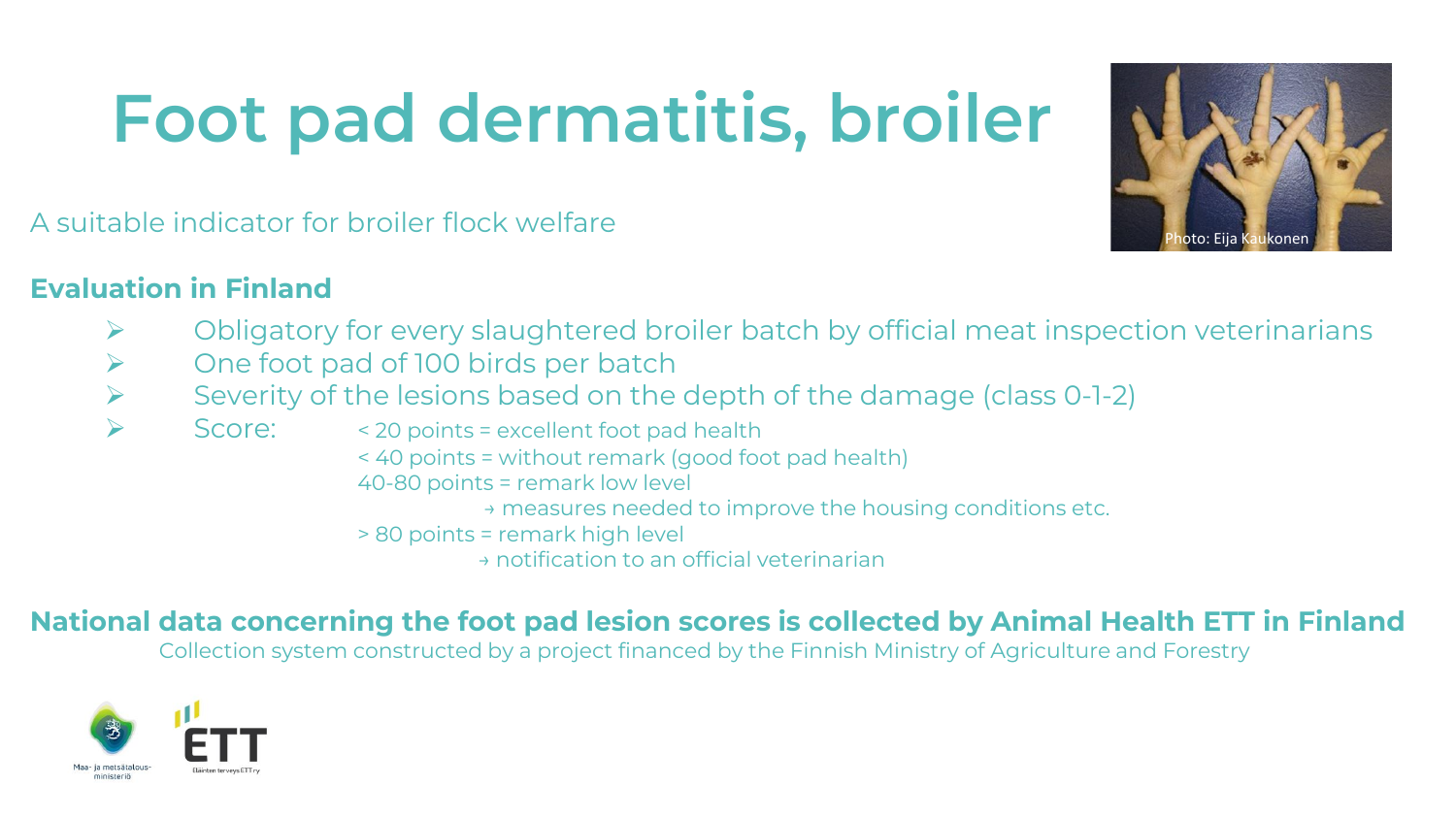## **Results Finland 2012-2020**

| <b>Year</b> | <b>Flocks %</b><br>< 20 points | <b>Flocks %</b><br>< 40 points | <b>Flocks %</b><br>40-80 points | <b>Flocks %</b><br>> 80 points | <b>Weighted</b><br>average | % of the<br><b>Finnish broiler</b><br>production<br>included |
|-------------|--------------------------------|--------------------------------|---------------------------------|--------------------------------|----------------------------|--------------------------------------------------------------|
| 2012        | 79,20                          | 94,46                          | 4,91                            | 0,62                           |                            | $~\sim$ 90                                                   |
| 2013        | 80,68                          | 95,09                          | 4,65                            | 0,27                           |                            | $~\sim$ 90                                                   |
| 2014        | 91.42                          | 98,09                          | 1,76                            | 0,15                           |                            | 97                                                           |
| 2015        | 91,05                          | 98,13                          | 1,55                            | 0,32                           |                            | 97                                                           |
| 2016        | 92,79                          | 98,46                          | 1,38                            | 0,16                           |                            | > 99                                                         |
| 2017        | 96,19                          | 99,20                          | 0,75                            | 0,05                           |                            | > 99                                                         |
| 2018        | 94,20                          | 98,54                          | 1,28                            | 0,18                           | 4,28                       | > 99                                                         |
| 2019        | 97,49                          | 99,09                          | 0,70                            | 0,21                           | 2,43                       | > 99                                                         |
| 2020        | 98,84                          | 99.70                          | 0,28                            | 0,03                           | 1,48                       | > 99                                                         |



Distribution of the slaughtered broiler flocks (n<sub>tot</sub> about 3500-4000 flocks / year) **in different foot pad scores 2012-2020**